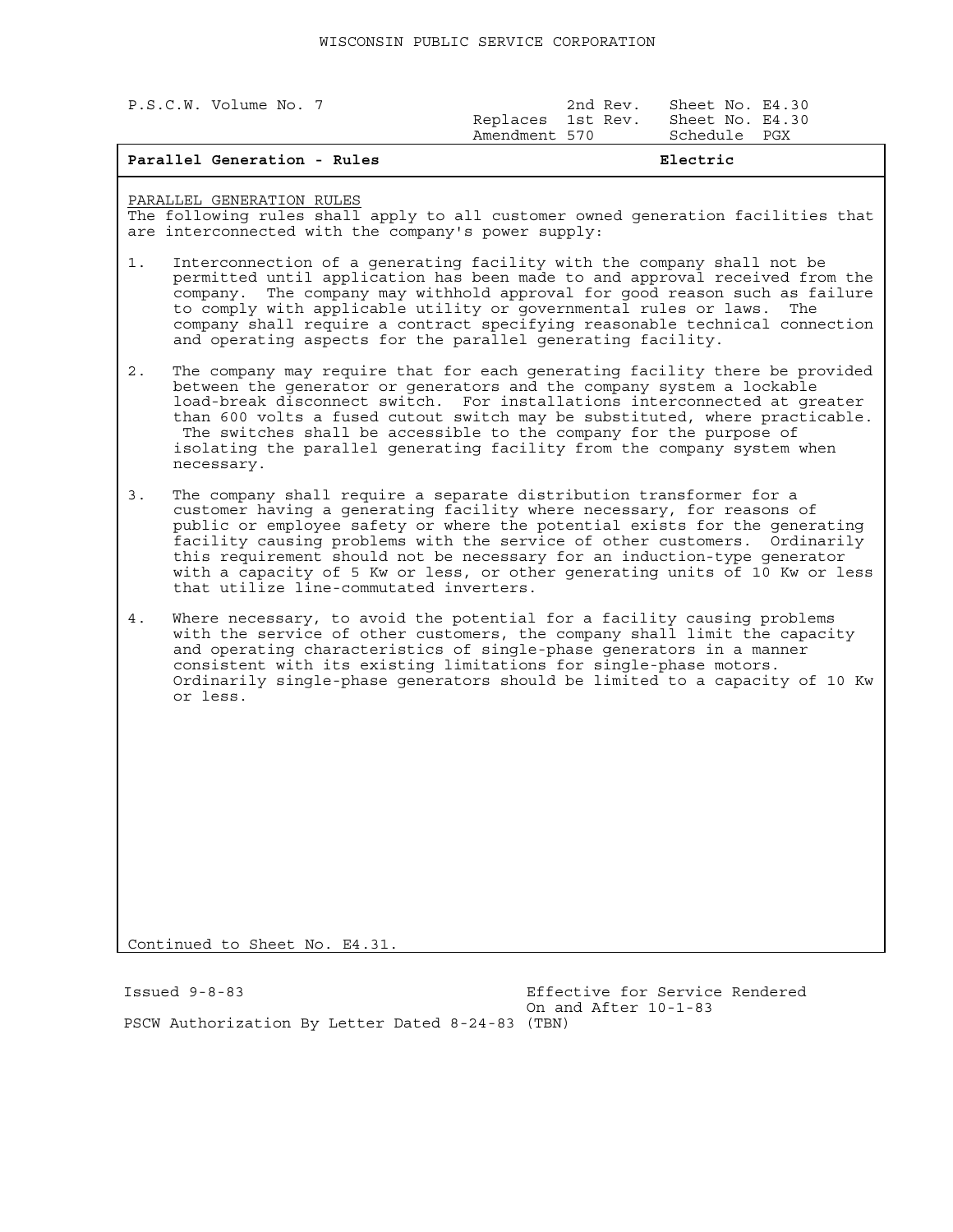| P.S.C.W. Volume No. 7 |  |                                    | 2nd Rev. | Sheet No. E4.31 |                 |
|-----------------------|--|------------------------------------|----------|-----------------|-----------------|
|                       |  | Replaces 1st Rev.<br>Amendment 570 |          | Schedule PGX-1  | Sheet No. E4.31 |
|                       |  |                                    |          |                 |                 |

| Parallel Generation - Rules | Electric |
|-----------------------------|----------|
|-----------------------------|----------|

Continued from Sheet No. E4.30.

5. The company shall require that each generating facility have a system for automatically isolating the generator from the company's system upon loss of the company supply, unless the company desires that the local generation be continued to supply isolated load. For synchronous and induction generators such protection against continued operation when isolated from the company system will ordinarily consist of overcurrent protection, fuse or circuit breaker, plus a voltage or frequency controlled contactor which would automatically disconnect the unit whenever its output voltage or frequency drifted outside predetermined limits, such as plus or minus 10% of the rated values. Other suitable protective systems against abnormal voltages or frequencies may be accepted by the company.

- 6. The company shall require that the customer discontinue parallel generation operation when it so requests and the company may isolate the generating installation from its system at times:
	- a. When considered necessary to facilitate maintenance or repair of company facilities.
	- b. When considered necessary during system emergencies.
	- c. When considered necessary during such times as the generating facility is operating in a hazardous manner, or is operating such that it adversely affects service to other customers or to nearby communication systems or circuits.
- 7. The owner of the generating facility shall be required to make the equipment available and permit entry upon the property by company and communication utility personnel at reasonable times for the purposes of testing isolation and protective equipment, and evaluating the quality of power delivered to the company's system; and testing to determine whether the local generating facility is the source of any electric service or communication systems problems.
- 8. The power output of the generating facility shall be maintained such that frequency and voltage are compatible with normal company service and do not cause that company service to fall outside the prescribed limits of commission rules and other standard limitations.

Continued to Sheet No. E4.32.

Issued 9-8-83 Effective for Service Rendered On and After 10-1-83 PSCW Authorization By Letter Dated 8-24-83 (TBN)